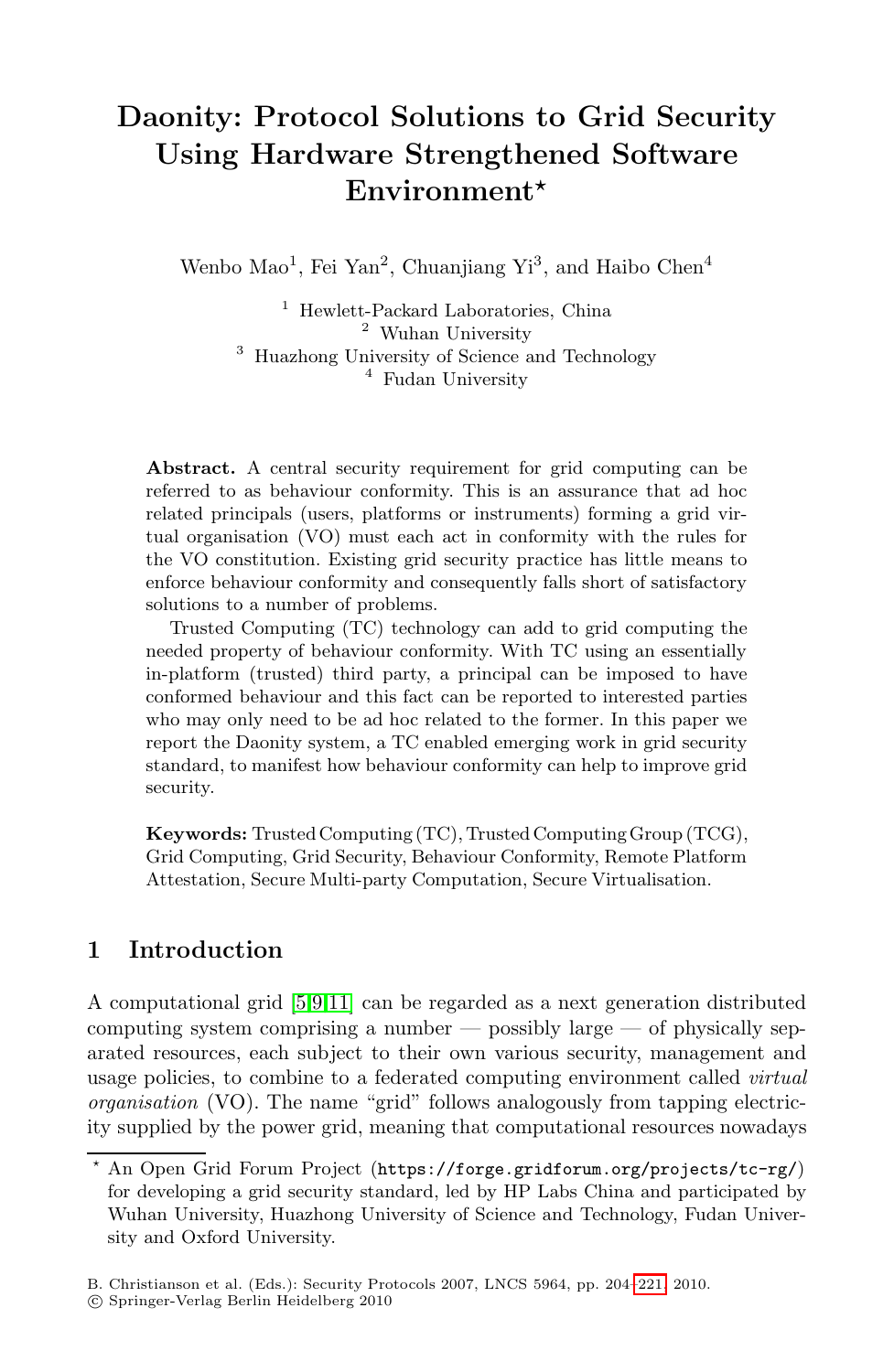can and should also be tapped from super computers and data centres *elsewhere*. Early versions of computational grids were more or less confined to a high performance computing setting in which a grid VO comprises of one user plus a number of computational resource providers and/or data centres. Grid computing has now evolved to a more general setting of federated computing which supports sharing of resource and data not only for high performance computing but also involving science collaborations [5]. In the general federated computing setting, a VO of principals who are (may be plural number of) users, computing platforms or devices may be working on a number of common tasks and therefore having similar requirements on resource utilities.

A grid VO may be very dynamic, called into being for a single, short-lived task. In the most general setting, a VO of users and resource providers is geographically distributed and in different trust and management domains. These domains can span governmental, industrial and academic organisations. This implies, even demands, that strong security mechanisms be in place so that the grid services can be used in a secure and accountable manner. At an abstract level of description, two essential characteristics of grid security are:

- **System behaviour conformity.** Because typical grid resources infrastructure, applications, instrument or data — have critically high importance and value, a grid security strategy should be based mainly on attack prevention. While entity authentication is an important means for controlling access to resources and can also achieve attacker identification after an attack, it does not provide an effective means of attack prevention. This is better achieved with a behaviour conformity mechanism: an entity and its supporting computing system is attested that they have a restricted (and desirable) behaviour which cannot (easily) lead to any serious damage.
- **Group-oriented security.** Resource sharing in a grid VO is, by definition, a group-oriented activity; a grid security solution must support such capabilities. Many accounts of grid design describe use scenarios entailing research data being shared by a group of scientists, large scientific instruments which must be operated by a group of users at the same time, or *ad hoc* collaborations such as a conference discussion among a group of entities (who therefore need to be served with a shared conference key). A useful (and difficult) case of group-oriented security is in the form of *secure multi-party computation* (SMPC) where proprietary data are input to a VO's common computational task in such a manner that no member of the VO should gain access to data input by any other participant after the joint computation.

Several aspects of grid security are well-explored: the use of public key cryptography with PKI identity and attribute certificates is quite well explored (and ongoing) for assuring identity of users, servers, and potentially software itself. These may be supported by a range of policy decision tools to enable authorisation mechanisms. Most grid applications entail code written in one place being executed in another. The problem of potentially malicious code and a trusted host is met by techniques such as sandboxing, code signing, or virus checking,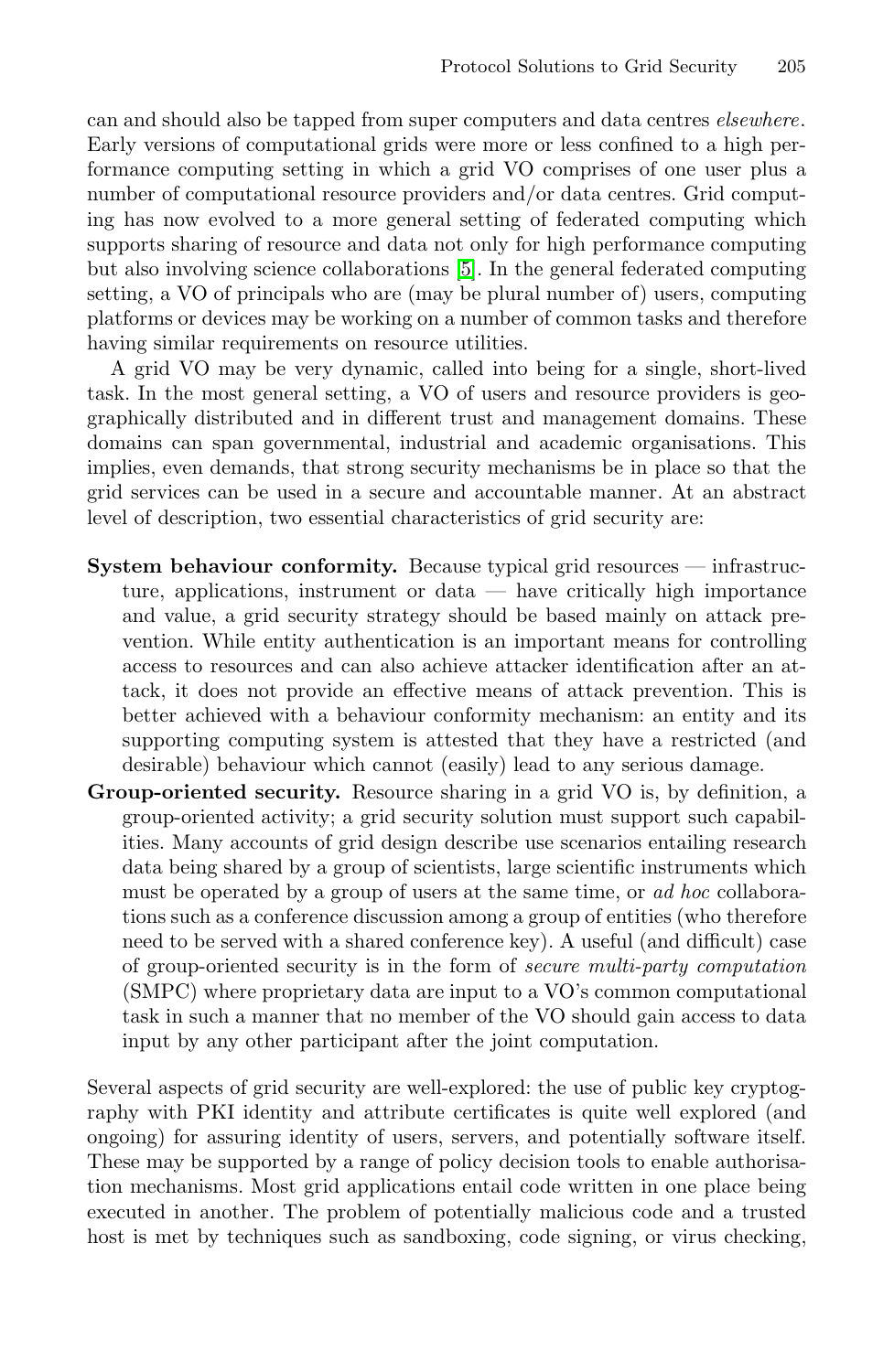or simply through strong accounting so that if the code's execution causes substantial cost, its owner is required to pay substantial sums.

The dual of the last problem — trusted code required to run on a potentially malicious host — is harder to address. The possession of a host identity certificate is no guarantee that its administrators are not interfering with the execution of software, observing its inputs and outputs, or simply not offering the promised quality of servi[ce. T](#page-17-1)echniques of code obfuscation may make reverse engineering of software arbitrarily hard but for practical purposes it is unsafe to distribute code and assume that no one will be able to break or subvert it. Theoretical approaches from cryptography and/or statistics hold promise, but are hard to integrate with existing code, or require substantial overheads in order to work.

In recent years, increased computer security has been the goal of many efforts made by the computing industry. Among the many ideas, we are specifically focusing on the Trusted Computing (TC) initiative by the industrial standard body, Trusted Computing Group [28]. The purpose of TCG is to develop, defin[e, a](#page-17-1)nd promote open, vendor-neutral specifications for trusted computing. It begins with a simple idea: integrating to a platform a low-cost tamper-resistant hardware module to enable and manage data and digital identities more securely within the platform's environment, protecting them from external software attack and physical theft. The TCG work has so far been developed with sufficient innovations to achieve its goal. These include hardware building block and software interface specifications across multiple platforms and operating systems' environments. TCG's open specifications (versions 1.1b and 1.2, available at the "Downloads area" of [28]) not only define reasonable notions of trust and security, but also provide concrete mechanisms to achieve protections by means of policy and trusted environment conformance.

Many authors have remarked on the suitability of these systems for distributed computing or even grid computing but the details are sketchy. Recently, as the TCG technology — hardware modules and the related device drivers — is becoming available, it is timely to consider how it may in practice assist in some grid application scenarios. We observe th[at](#page-3-0) the TCG mechanisms for policy and trusted [en](#page-5-0)vironment conformity can provide a needed role in grid security. This is particularly suitable for our two grid security characteristics listed above. In this paper we propose an innovative [ap](#page-7-0)proach to grid security from Trusted Computing effort.

#### **1.1 Organisation of This Paper**

The remainder of this paper is organised as follows. In  $\S 2$  we consider grid security requirements. In §3 we overview the current grid security solutions and identify their inadequacy with respect to our two characteristics for grid security. In §4 we overview the Trusted Computing technology. In §5 we consider Trusted Computing technology as the complementary solution to the identified problems in the grid security. The technical presentation of this paper ends in §6 where we provide discussions on issues in the Daonity system implementation and some TCG technology realisation issues.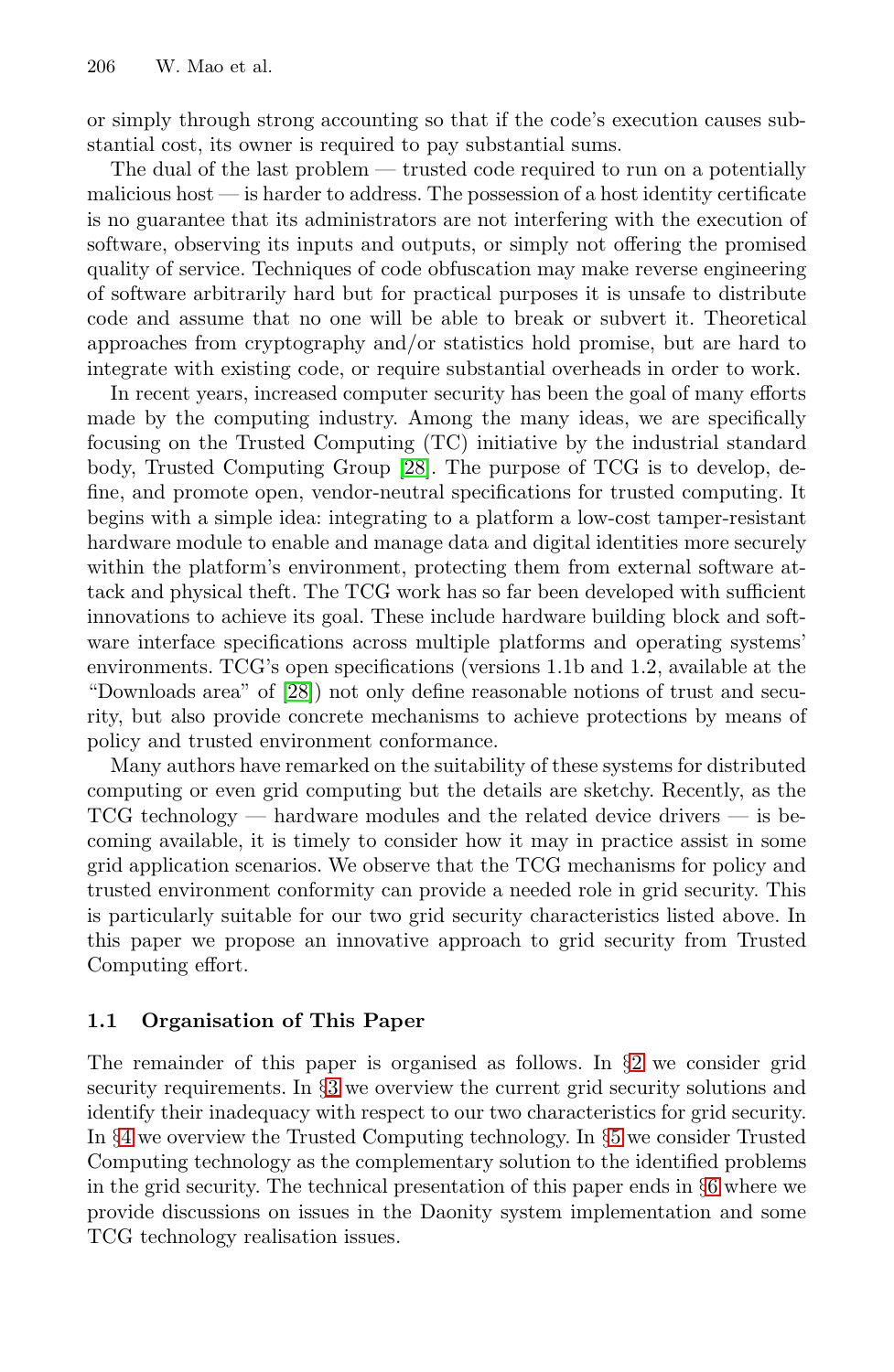# <span id="page-3-0"></span>**2 Grid Security Requirements**

The US Department of Energy (DoE) Office of Advanced Scientific Computing Research published a report which provides a good summary of the requirements for grid security [5]. The grid requires a security infrastructure with the following properties:

- I) Ease of use by users.
- II) Conformation with the VO security needs while at the same time working well with site policies of each resource provider site.
- III) Provisions for appropriate authentication and encryption of all interactions.

In this paper, we shall refer to this set as the "DoE Grid Security Requirements." We hold the view that DoE Grid Security Requirements II and III are compatible with our two characteristics for grid security. Below we provide more clarifications on this view by refining the grid security requirements.

In the general setting of a grid VO, principals are distributed in different trust and management domains which can span governmental, industrial and academic organisations. These principals are also ad hoc related to one another. This is because (i) a VO usually does not have a reliable control over a principal as a real organisation does over its employees and assets, (ii) these principals need not maintain a responsible relationship to one another as ones should in a real organisation, and (iii) a VO is dynamic, usually comes up into being, grows, diminishes or terminates, in a un-predetermined manner.

Despite the ad hoc and dynamic properties, grid computing needs strong security services. In addition to usual security services for conventional distributed computing to protect mainly owned or organisationally controlled assets against external adversaries, a principal in grid computing also has interest on a platform which is out of the principal's ownership or organisational control, and the needed protection is often against the very owner of the platform. Here are a few typical grid security problems.

**Security for grid user.** Most grid applications entail code written in one place being executed in another. A host platform's owner should not be able to compromise a guest user's security. For example, a guest algorithm running on a host may need protection, in data confidentiality and integrity, for the guest's input to the algorithm and the output result to be returned back to the guest. The protection may need to have a strength against even a privileged entity (e.g., superuser) at the host.

**Security for grid resource provider.** A guest user should not be able to compromise security, e.g., to cause damage to data or devices, at a resource provider. The protection may need to be sufficiently strong against a collusion among a group of VO users.

**Conformable VO policy.** However ad hoc a VO may be, it still needs conformable policy. For example, a VO policy may be that, any participant must not be able to disseminate certain VO owned data outside the VO. The difficulty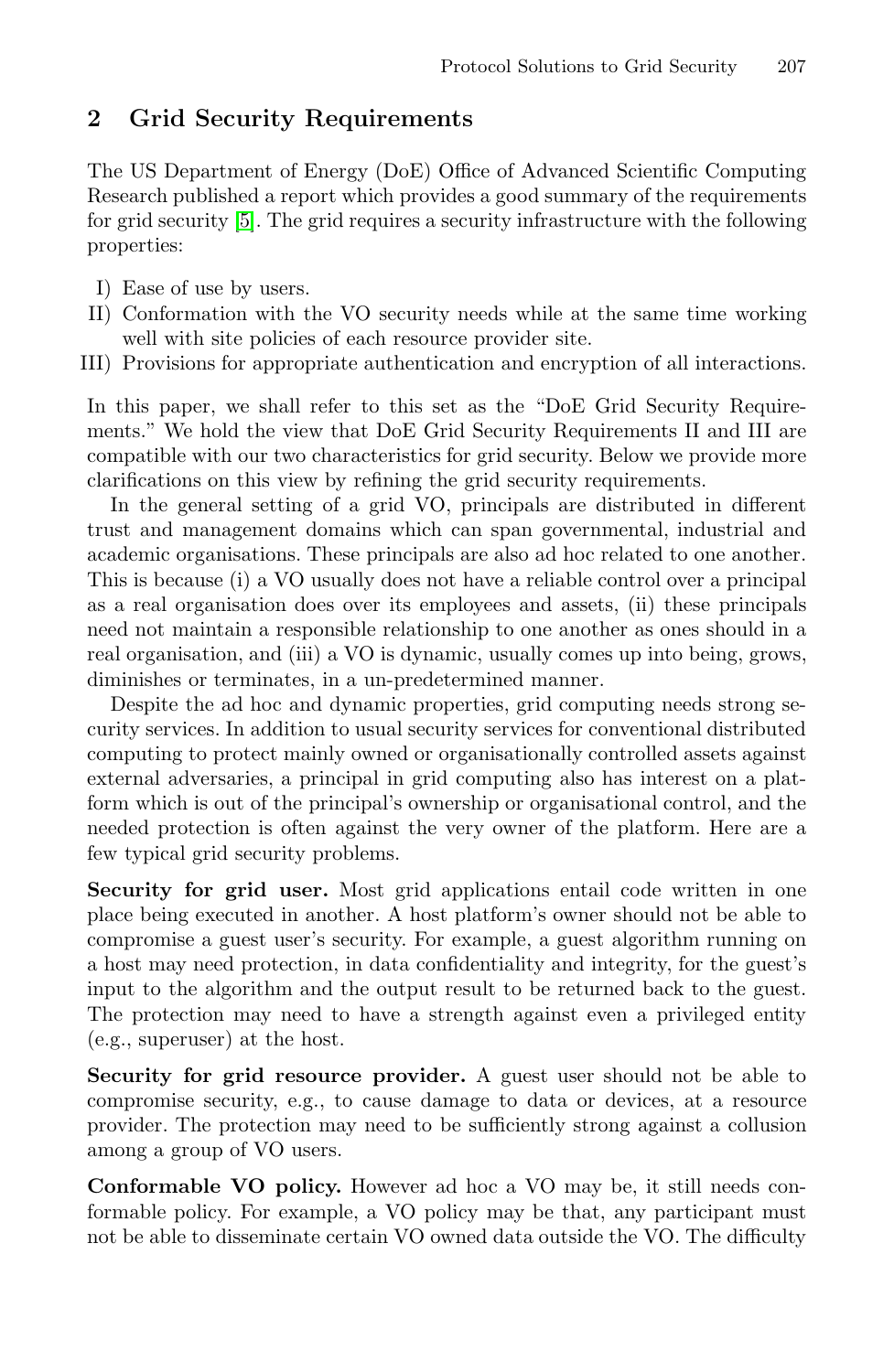here is the *conformity* of the policy to be maintained despite the ad hoc nature of the VO. For example, even with little control over its members, a VO must still be able to remove a member without letting VO data be taken away.

**Auditability.** Any misuse of resource by users, and compromise to users' data and/or computations possibly by a privileged entity at a resource provider, must be detected in a undeniable manner.

Thus, to protect a user's interest on a platform which maybe beyond the user's organisational control is the distinct nature of grid security. We can summarise here a threat model for grid security.

#### **Threat Model for Gri[d](#page-5-0) [S](#page-5-0)ecurity**

[VO](#page-16-0) [pa](#page-17-2)rticipants are collaboration partners as well as [po](#page-16-1)tential adversaries to one another. A participant has interest needing protection in computing environments which are under the control of the other participants.

We shall use "partner-and-adversary" to name this threat model. With this threat model grid security encounters subtle problems.

As will be studied and analysed in detail in §3, existing and mainstream security practice for Grid security, in fact, mainly that supported by Grid Security Infrastructure (GSI) [10,21] for a standard Grid middleware Globus Toolkit [14], is essentially a result of direct applications of the standard public-key authentication infrastructure (PKI). The implied trust model in the direct application of PKI for the VO in GSI is the following. An unknown principal will be deemed trustworthy if it has been introduced by a trusted third party (TTP). It is hoped that the introduced principal will behave in a responsible manner since it should try its *best effort* to honor the introduction of the TTP. Note, however, this is a hope. We remark that in this introduction based trust model a TTP is usually positioned *outside* the system of partners. For example, if a protocol involves Alice and Bob who needs a TTP's service, the TTP is usually not an active or inline participant in the protocol; in particular, the TTP is usually not placed inside the platforms of the protocol participants. Unfortunately, the introduction based trust model actually does not suit grid security very well. Clearly, for grid security facing partner-and-adversary threats, Alice can have little control whether or not the proxy credentials will be misused. In order to mitigate the potential loss or misuse of the proxy credentials, GSI stipulates a policy that a proxy credential has a short lifetime of 12 hours. This is obviously a rather coarse policy and greatly limits the power of grid computing. We can say that the VO constructed in the current GSI is only suitable for a collegial environment in which partners are colleagues or friends alike. As will be analysed and discussed in §3, GSI, as straightforward applications of public-key authentication infrastructure, falls short of satisfactory solutions to a number of Grid computing problems.

Then what is exactly a desirable security mechanism we need for a computing environment with a partner-and-adversary threat model? We will need to place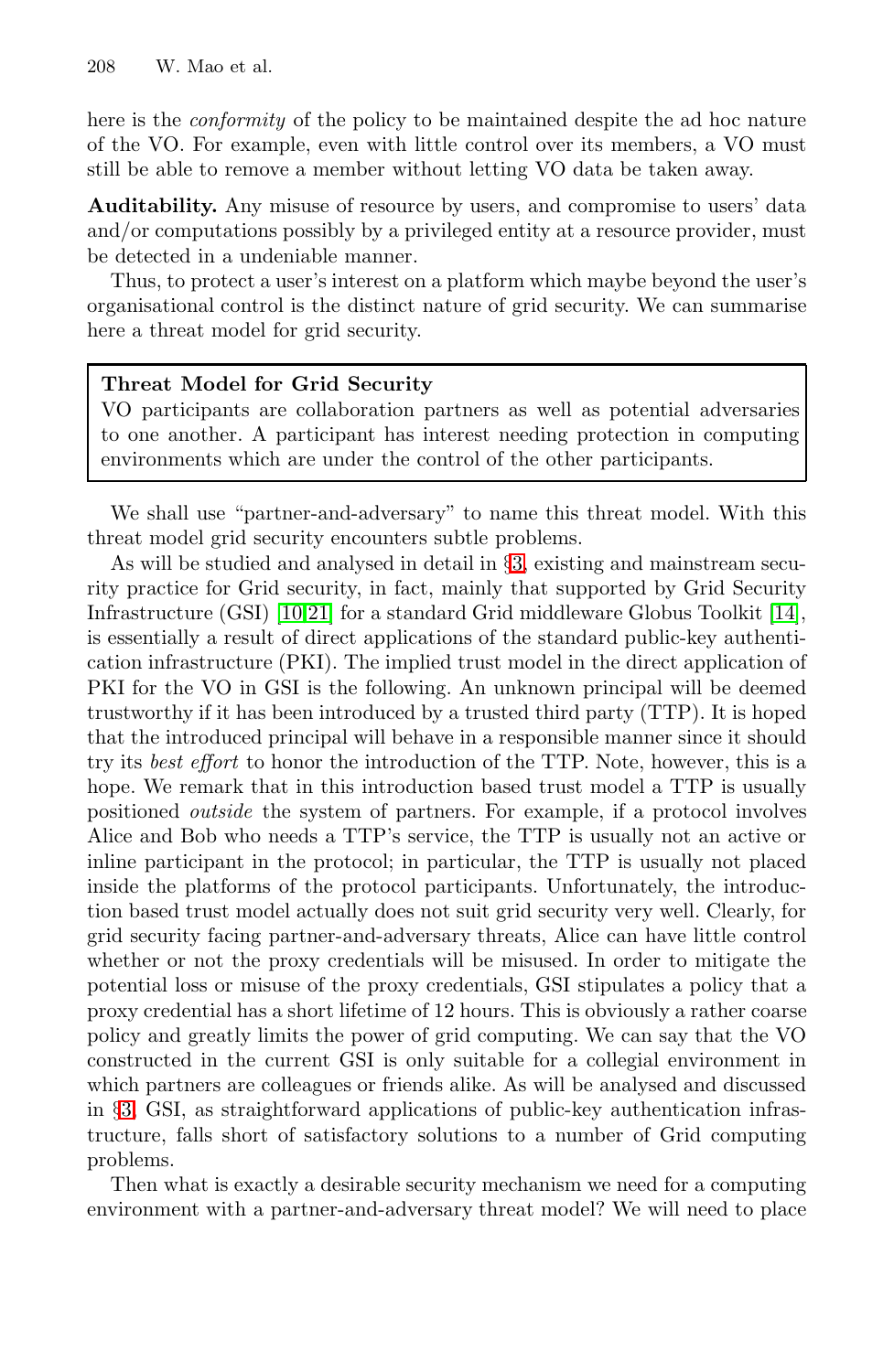<span id="page-5-0"></span>a TTP *right inside* t[he](#page-16-0) computing plat[form](#page-17-3) owned by the participant to protect the interest of the other participant(s).

# **3 Current Grid Security Solutions**

#### **3.1 Authentication**

The Grid Security Infrastructure (GSI) [10] and MyProxy [20] are two important elements of many current grid security solutions.

The GSI, which is the security kernel of the Globus Toolkit [14], provides a set of security protocols for achieving mutual entity authentication between a user (actually a user's proxy which is a client-side computing platform) and resource providers. Entity authentication in the GSI protocols involves straightforward applications of the standard SSL Authentication Protocol (SAP) suite [12]. These standard applications can be considered as a "plug-and-play security solution." They achieve quick deployment and ease of use. As a result, the grid security protocols in the GSI are two-party mutual authentication techniques. Each party has a public-key based cryptographic credential in the formulation of a certificate under the standard public-key authentication infrastructure PKI X.509 [17]. The use of the standard PKI in grid security is not only suitable for the VO environment, but also has an important advantage: single sign-on (SSO). The latter means that each user only needs to maintain one cryptographic credential. As always, any security solution must not demand the user to invoke sophisticated operations or tools.

Using PKI requires each user to hold a private key as their cryptographic credential. This can be a demanding requirement for many users without a secure computing platform in their locality. MyProxy provides a lightweight solution. It uses an online credential repository which can deliver temporary grid credentials to the end user. This is achieved via simple user authentication mechanisms such as password. This can be enhanced via a one-time password such as through a SecureID card.

The combination of the GSI and MyProxy provides a credible solution to the DoE Grid Security Requirement I. The two-party auth[ent](#page-17-4)ication protocols of the GSI, howev[er,](#page-17-5) do not p[ro](#page-16-2)vide an adequ[ate](#page-16-3) solution to group oriented grid security applications. For example, consider the DoE Grid Security Requirement III: the GSI cannot easily achieve a common key for a VO-wide encrypted communication.

#### **3.2 Authorisation**

The grid authorisation landscape is far more varied. Products such as Akenti [26], Community Authorisation Service [22], VOMS [1] and PERMIS [8] take a variety of approaches. Most make further use of X.509 certificates for identity or other attributes. Typically, it is up to a virtual organisation to construct an authorisation regime which enables it to meet the security requirements and policy of resource providers. These services are related to DoE Security Requirement II.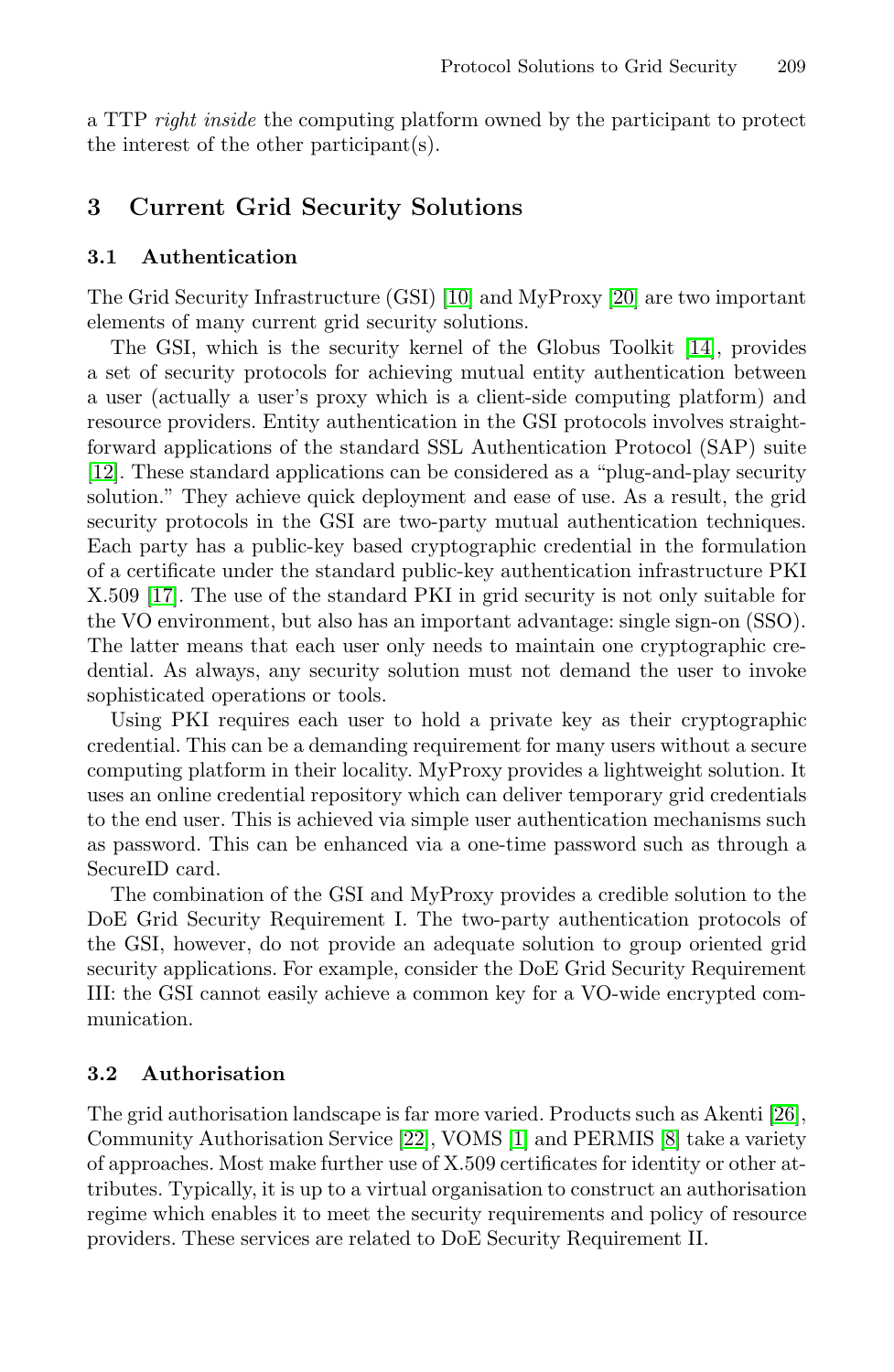### **3.3 Secured Communications**

For a host of re[as](#page-16-4)ons, it is seen as desirable to achieve integrity or confidentiality of data and control communications in grid contexts. Although some have proposed using Virtual Private Networks for such a purpose, others have argued [19] that this is inappropriate. More commonly, transport level security (TLS/SSL) is employed. This has the benefit of being ubiquitous and highly interoperable, and supported by readily available hardware accelerators, but is emphatically a point-to-point solution.

Web Services Security (WSS) [4] is potentially much more flexible, and in principle more efficient (since only selected elements of the communication are encrypted) — though present implementations do not realise this. WSS takes a message level security approach by performing encryption at the Web Services layer, such as the XML messages. These solutions also make use of X.509 PKI. Observe that the services these latter solutions provide are orthogonal to DoE Grid Security Requirements.

Given the above, we can call the current grid security solutions "plug-andplay PKI" for a conventional client-server environment. It is clear that two-party protocols based grid security solutions neither directly nor effectively support a group-oriented security. Additionally, they do not have a inherent means for realising behaviour control for a remote user and its client system environment. For example, WSS can achieve message encryption between a resource provider and a user. However, there is no way for a stakeholder in the resource provider to know whether or not the remote client environment is compromised (perhaps by a malicious code) even though it knows that such a compromise is equivalent to the nullification of the channel encryption service.

## **4 Trusted Computing**

In 1999 five companies — Compaq, HP, IBM, Intel and Microsoft — founded the Trusted Computing Platform Alliance (TCPA). In 2003 TCPA achieved a membership of 190+ companies, when it was incorporated to Trusted Computing Group (TCG) [28] as a vendor-neutral and not-for-profit organisation for promoting industrial standards for Trusted Computing technologies. TCG takes a distributed, system-wide approach to the establishment of trust and security. It defines a concrete concept of Trusted Computing (TC). We may consider TC as the desired and conformable system behaviour which is not only established and maintained in a platform environment, but can also be attested to a remote challenger.

The following four notions are at the core of the TC technology:

**Trusted Platform Module (TPM):** Each platform has a TPM which is a tamper-resistant hardware module uniquely integrated to a platform for conformed operation and secure storage. It is designed to perform computations which cannot be subverted by the platform owner, including the system administrator. These computations include some public key cryptographic operations (decryption and digital signature generation using a private key in the TPM), platform system status measurement, and secure storage.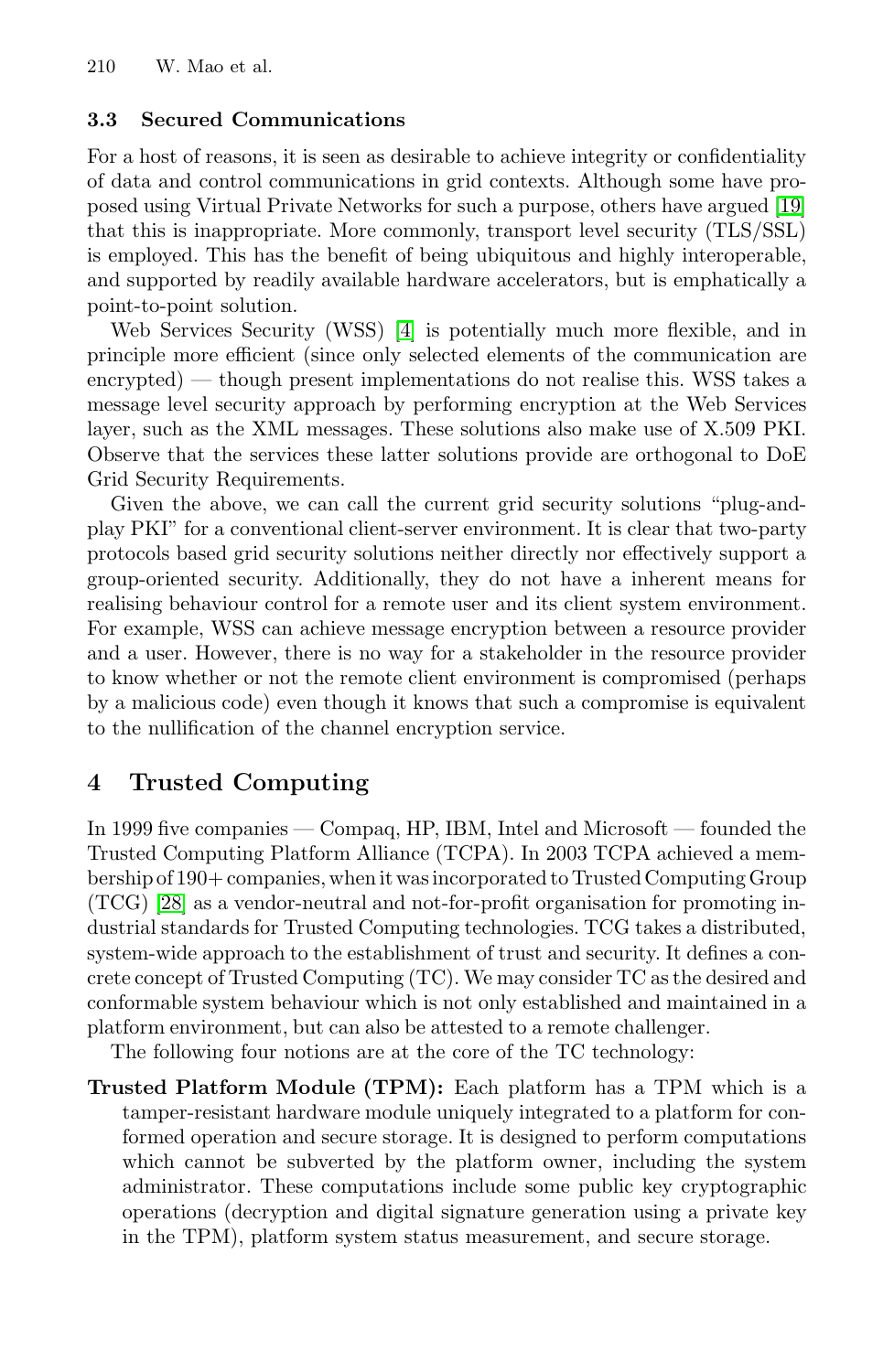- **Core Root of Trust for Measurement (CRTM):** At platform boot time, the TPM measures the system's data integrity status. The measurement starts from the integrity of BIOS, then that of OS and finally to applications. With CRTM, it is possible to establish a desired platform environment by loading only well behaved systems. This is a strong requirement which is called "secure boot." TCG also permits a slightly weaker measured boot which is called "authenticated boot." In the latter the TPM will permit loading of code which does not pass the measurement but will only securely record the status of th[at w](#page-11-0)hich has passed the measurement for attestation purpose (see below).
- **Root of Trust for Storage:** The measured integrity of an executable is represented by a cryptographic checksum of the executable. This is then securely stored in a TPM. The TPM component called *Platform Configuration Register* (PCR) holds this data in an accumulative formulation. The TPM has a number of PCRs; each of them can be used to accumulate system integrity data for one category of system executables, e.g., one PCR for OSs (a platform can run ma[ny c](#page-10-0)opies of an OS, see §5.5) and one PCR for a family of specific applications. The stored platform environment status is maintained until system reboot.
- **Remote Platform Attestation:** Remote platform attestation is the most significant and innovative element in the TC technology. Using cryptographic challenge-response mechanisms, a re[m](#page-16-5)[ote](#page-16-6) entity can evaluate whether a platform's system has desired and conformed behaviour. With this capability, a remote stakeholder can be assured, with confidence, of the desired and conformed behaviour of a platform. In §5.4 we will provide a concrete protocol specification to manifest the functionality of platform attestation.

We notice that with a platform having the above behaviour, the TC technology has met resistances by being interpreted as providing for monopoly control over the use of software; trusted computing has its detractors [2,3]. TCG considers this a misinterpretation because a TCG platform should be able to execute any software in the "authenticated boot" condition (see CRTM above). Others argue [24] that market forces, combined perhaps with light-touch regulation and scrutiny, will help to keep the world sane. We may also observe that faulty software abounds and will help to keep the market from becoming completely controlled by any single party.

<span id="page-7-0"></span>At any rate, we are able to avoid this controversial issue here. In the attempted TC application to grid security there should be much less disagreement since grid computing either requires behavioural compliance from an individual user as a condition for using remote resources, or implies federation and cooperation among a group of users.

# **5 Trusted Computing for Grid Security**

We believe that TC technology can offer good solutions to grid security problems for which current grid security solutions do not play a role. Specifically, we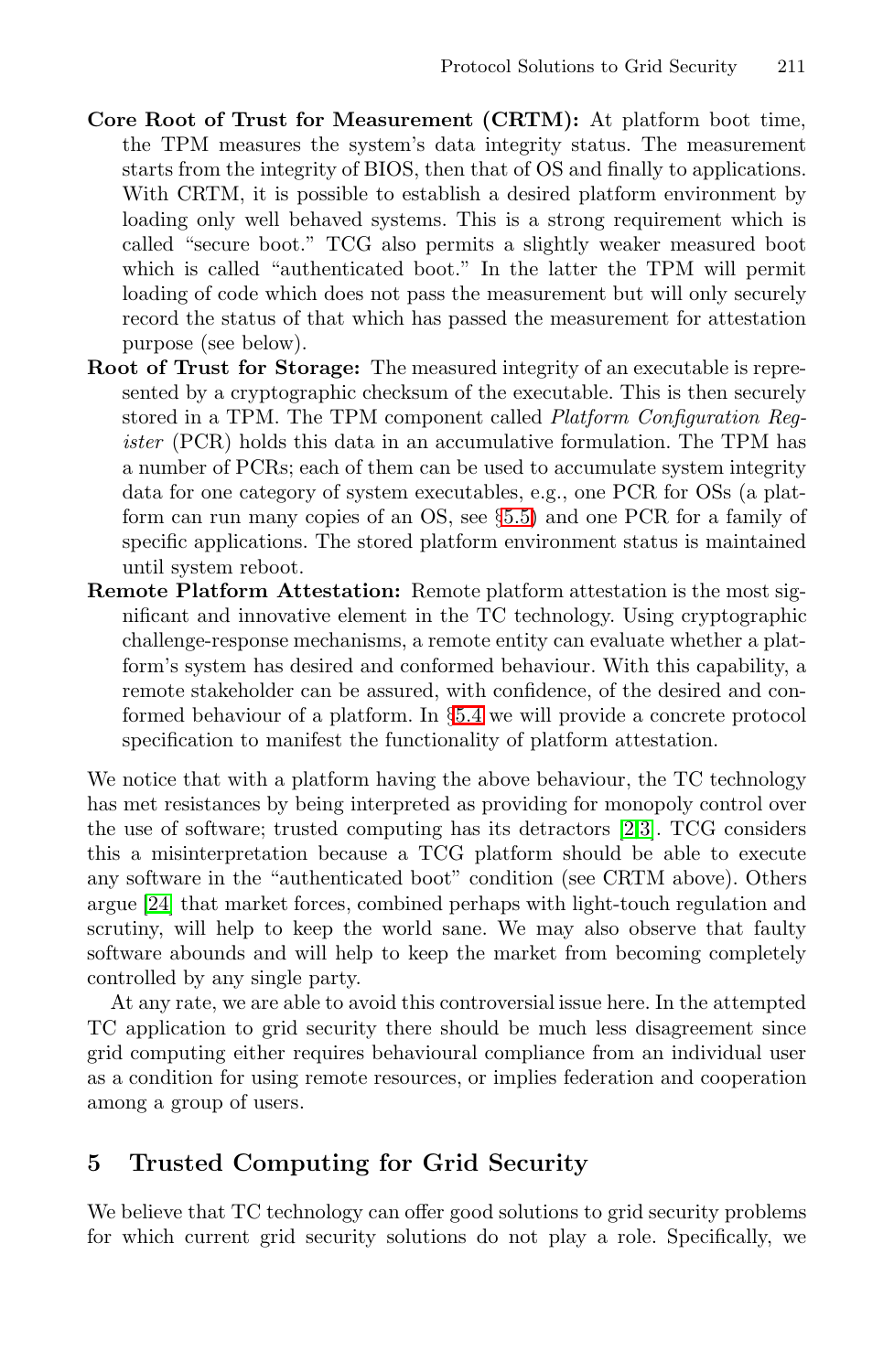argue that TC technology addresses particularly well the DoE Grid Security Requirements II and III in the partner-and-adversary threat model which we have discussed in §2.

#### **5.1 Secure Storage of Cryptographic Credential**

Unattended user authentication is an important feature in the grid. This means that a user working in a VO is mainly doing so via their proxy. Work within a VO may involve dynamic sessions of resource allocation and hence require user entity authentication without having the user present. In the GSI, and in MyProxy, this is achieved by having a user client platform be issued a proxy certificate. The cryptographic credential of this certificate (i.e., the private key matching the public key in this certificate) is simply stored in the file system of the platform protected under the access control of the operating system. In this way, the client platform does not need to prompt the user for cryptographic operations. The obvious danger of leaving a private key in the file space is mitigated by stipulating a short lifetime for the proxy certificate. The default lifetime of a proxy certificate in the GSI is 12 hours. Upon expiration, a new proxy certificate must be re-issued. We feel this is an unacceptable security exposure.

With a TCP containing a tamper-resistant TPM, it is natural to store a user's cryptographic credentials in the TPM, or under an encryption chain controlled by the TPM. In TC, each user of a platform can generate many copies of private keys with their matching public keys being certified in the standard X.509 PKI. Thus, even if a platform is under the control of an attacker, the attacker, though in this situation [ma](#page-17-3)y be able to misuse the user's credential (still in a conformable manner), cannot retrieve any information stored in the TPM. Thus, in a TC enhanced grid security setting, the protection of user secret key credentials can be substantially improved.

#### **5.2 Sharing of Security Resource by Roaming Professionals**

In GSI, MyProxy provides a lightweight solution to roaming professionals to obtain grid services ubiquitously [20]. It uses an online credential repository which can deliver temporary grid credentials to the end user. This is achieved via simple user authentication mechanisms such as password. A user shares a password with MyProxy server. Whenever and wherever the user requests for a cryptographic credential by authenticating to the MyProxy server, the server will generate a proxy certificate for the user and this includes the private key. The certificate is sent to the user, with the private key encrypted using the shared password. As we discussed in the previous section, a proxy certificate with a password encrypted private key form a weak security mechanism. GSI prioritises ubiquitous services over strong security.

We should notice the most basic behaviour conformity property of the TPM: prohibition of even the owner of the TPM from accessing certain protected data. Let a TPM have a public key for use by remote users, such that the decryption must only be possible inside the TPM and the result is not easily accessible even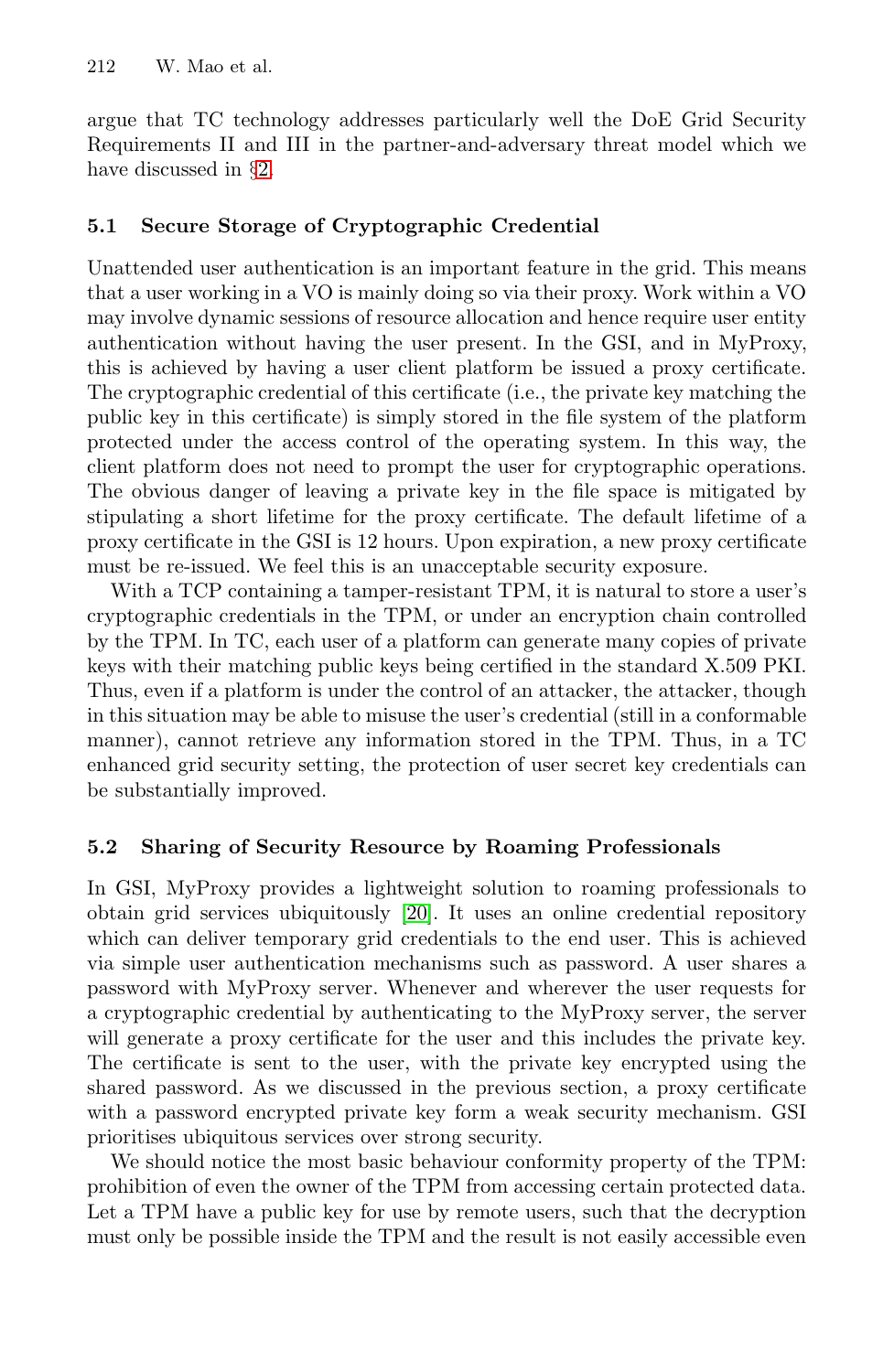by the TPM owner, for example, the decryption result only exists in a memory location which prohibits the platform owner to access.

Now, a user who is not TPM equipped, perhaps because of a roaming professional whose home-base machine is a desktop, can use other people's TPM resource while obtaining a proper protection of her/his privacy, even from the TPM owner. Such a user may still use a MyProxy server to generate a proxy certificate (needn't be a short-lived one). The MyProxy server should encrypt the certificate using a public key of a given TPM, and make the certificate usable only by the user who should input to the TPM the correct password (also encrypted using the public key). The owner of the TPM equipped platform, if trying to gain an access to the user's proxy, must at least attack the password which the user has used in the protection of the certificate.

<span id="page-9-0"></span>In this way, TC's conformed behaviour property enables a secure sharing of security resource (the TPM). We notice that, although TPM will not become everywhere available overnight, use of the TPM as a shared resource (can even be remotely shared) in some applications, such as grid security, can indeed happen within a short period of time.

#### **5.3 Distributed Firewall for a VO**

In a conventional organisation a firewall plays an effective role in protecting the information assets of the organisation. A conventional firewall relies for its function upon the notions of restricted topology and controlled entry points. More precisely, a firewall relies on the assumption that every entity on one side of the entry point (the firewall) is to be trusted, and any entity on the other side is, at least potentially, an enemy. Because many attacks are achieved via malicious connections which can be shielded by a firewall, firewalls are a powerful protective mechanism.

A grid VO is typically composed of multiple physically distinct entities which are in different organisations who usually do not (entirely) trust each other. There is no longer a notion of a restricted network topology. The current grid security solution does not utilise t[he](#page-16-7) notion of firewall based protection. A user (its proxy) enters a VO without bringing in its own computational resource. Such a VO is in a primitive stage: a user only uses resource "out there," rather than also contributing their own resource as well. In fact, many grids have value precisely because every participant becomes a taker as well as a giver. Imagine the augmented value of a medical research collaboration which combines small databases of some limited clinical trials information scattered in various hospitals into global database available for access and search.

Bellovin proposed a notion of distributed firewall [6] which exactly suits the situation of a grid VO. In a distributed firewall, a packet is deemed to be accepted or rejected according to whether it has an acceptable digital signature. The packet's acceptance not only depends on the validity of a signature, but also on the rights granted to the certificate.

At first glance it seems that the current grid security solutions can already achieve a distributed firewall for a VO since these solutions also use public key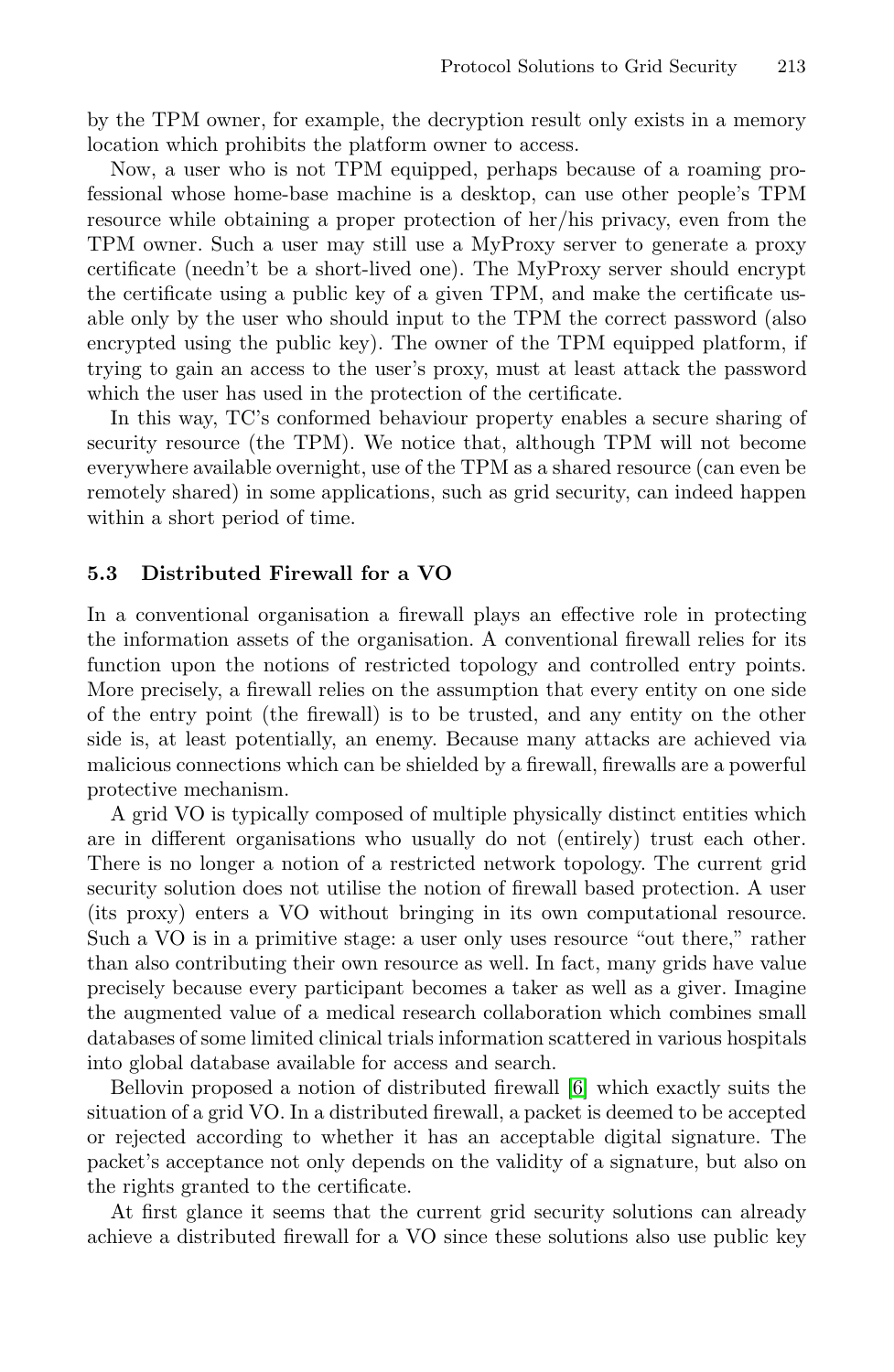cryptography and PKI authentication framework which enable the use of digital signatures. The main problem is that the short lifetime of a proxy certificate of any participant makes the packet-level signature verification a performance burden. We repeat that the acceptance of a signature in a distributed firewall application is not only on the validity of the signature in the conventional sense, it should also be judged on the firewall policy granted to a certificate. The shortlived proxy certificates used in the current grid solutions are mainly limited to "identity certificates": these certificates are not suitable for distributed firewall use which needs refined policies associated to an IP configuration. We can call a certificate for a distributed firewall use a "property certificate."

With TC technology making multiple long-term (node and property) certificates available to each a platform, a grid VO can readily implement a distributed firewall technique.

#### <span id="page-10-0"></span>**5.4 Attestation of Behaviour Conformity in a Remote System**

A grid stakeholder has legitimate reasons to worry about whether a participating subsystem in a VO conforms to the VO's security policy. For example, consider the need for a remote platform, which is sending in a GridFTP query for some sensitive information, does indeed run the correct version of the GridFTP which will flush the downloaded data from the local memory without saving a local copy in the file system after using the data (or only save an encrypted copy). Likewise, a participating client in a secure multi-party computation (SMPC) task may also have similar concern with respect to its proprietary data input to a VO. In an SMPC, data input to a distributed algorithm (protocol) from each of the participating parties should be confidential to the group in such a manner that the group can jointly compute a result while none of the participant can gain any knowledge about input data from any other participants.

TC's notion of remote platform attestation is a ready solution for this sort of grid services. Now let us describe how platform attestation can convince a remote user conformed behaviour of the platform.

A TPM contains a number of registers called Platform Configuration Registers (PCRs). Each PCR accumulates cryptographic hash checksums of secure applications (software systems) which are currently running on the local platform. Let *SA* denote a secure application, e.g., part of a protocol for GridFTP or SMPC, and let *H*(*SA*) be the hash checksum of *SA*. Suppose that a remote user Alice initiates the protocol which causes *SA* to run on a TPM equipped platform (which we denote by TPM-Platform). Since the application is a secure one, Alice concerns whether or not TPM-Platform does run the bona-fide copy of *SA*. Protocol 1 (in the box) specifies a typical case of platform attestation to allow TPM-Platform to attest to Alice regarding her concern.

#### **Protocol 1: Remote Platform Attestation**

1. (In response to Alice's initiation) *SA* in TPM-Platform generates a public/private key pair  $SA_{pub}$ ,  $SA_{pri}$  and sends them to TPM;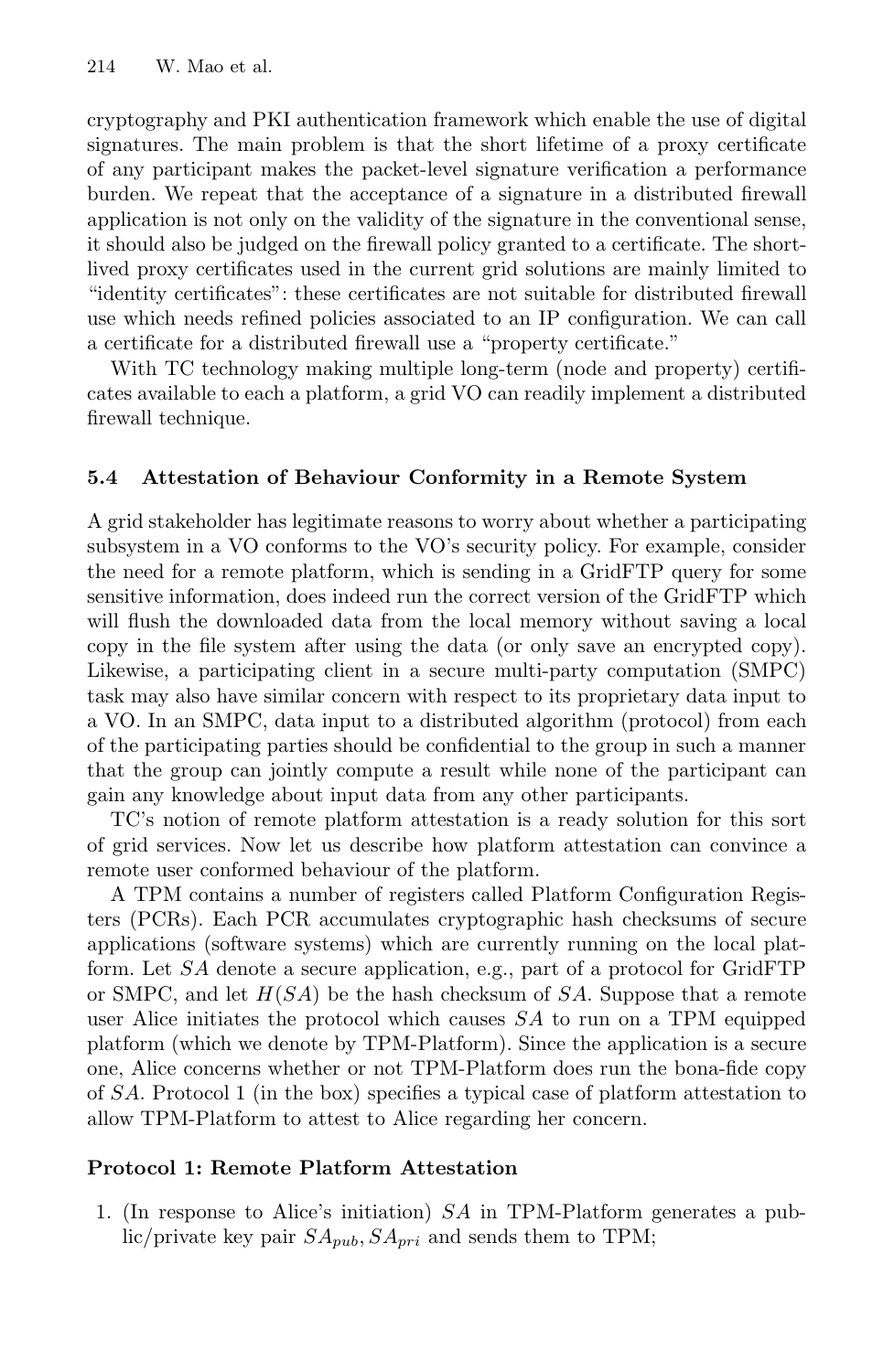2. TPM creates *H*(*SA*) and accumulates it into a PCR in the following formula

$$
PCR' \leftarrow PCR \oplus H(SA);
$$

TPM applies an "Attestation ID Key" (AIK) to certify (i.e., digitally sign) the information about *SA*; we denote by

$$
Cert_{SA\_Start} = Sig_{AIK}(SA, H(SA), SA_{pub}, PCR', PCR, Ctr);
$$

here *Ctr* is TPM's counter value which increases monotonously in each instance of authenticated boot and cannot be reset (not even by the owner of TPM-Platform);

- 3. *SA* sends *Cert*SA Start to Alice; she verifies the validity of the certificate using (the public) AIK of TPM; it is Alice's responsibility to deem whether or not to accept *SA*, e.g., by checking if *H*(*SA*) is the correct value (which should have already been publicised by another authentication server regarding *SA*); Alice shall also send a random challenge to *SA* in TPM-Platform;
- 4. *SA* responds by signing the challenge value using *SApri*;
- 5. Upon Alice's acceptance of the response, she can be convinced that TPM-Platform does indeed run the bona-fide copy of *SA* in an authenticated boot session which is identified by *Ctr*;
- 6. Upon termination of *SA*, Alice can ask TPM to issue

$$
Cert_{SA\_End} = Sig_{AIK}(SA, H(SA), Ctr);
$$

having seen *Ctr* in *Cert*<sub>SA End</sub> unchanged from that in *Cert*<sub>SA Start</sub>, Alice can further be convinced that the authenticated boot session of TPM-Platform has been maintained during the whole execution of *SA*; this assures Alice that *SA* has been running and then properly terminated in the correct (trusted) session in T[PM-](#page-16-8)Platform.

<span id="page-11-0"></span>The TC innovation in remote platform attestation provides a powerful solution to the integrity protection of resources. Integrity protection of resources is a serious problem which the current grid security techniques cannot solve.

#### **5.5 Securely Virtualised OSs and Services as "Vaults"**

Using the notion of a virtual machine (VM) [15], an area of memory in a computing system can b[e iso](#page-16-9)lated from the rest of the system to provide a simulated computer as if it were a separate computer. One piece of hardware can even enable multiple general-purpose OSs. Relations between these OSs can be configured to satisfy various access control policies. Moreover, on a TPM-platform, an access control policy for a VM as an object of other software systems (maybe other VMs) on the same platform can be conformed and attested to a remote user of the VM by applying Protocol 1 in the preceding section. Let's use "attested VM" to name a VM which has attested to a remote user an access control policy the user desires. Garfunkel et al. [13] consider that an attested VM can be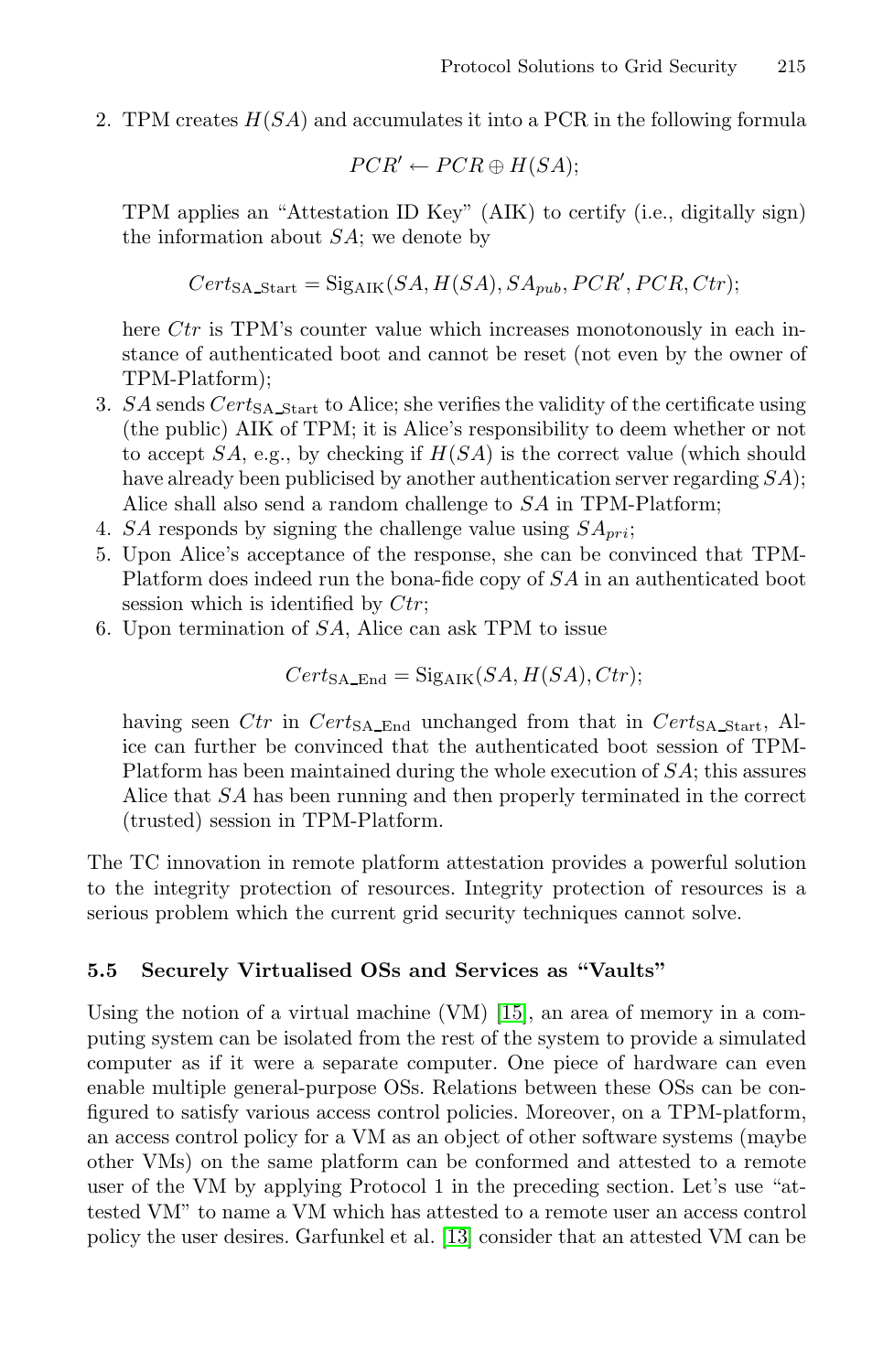a "lock down" OS (which they name "closed-box VM"). Such a lock down OS may only permit to run a given list of secure applications. Again, these secure applications can also have behaviour conformity features which can be attested to a remote user. Thus, a lock down OS can serve a remote user a "vault" like service over a foreign platform. The "vault" on the platform is not even accessible by the platform's owner. The remote user (Alice) can send her data encrypted by a public key of the "vault" to input to an secure application running on the "vault" and then obtain the computation result which sent back to her encrypted under her public key. This achieves [a se](#page-17-6)cure guest computation, and on top of it SMPC (see §5.4) is practical.

Secure guest computation is very relevant to grid services. In many enterprise organisations it is typical that many PCs run continuously while not being used for extensive periods of time, e.g., outside working hours. Also, in many organisations typical uses of a PC involve word-processing like jobs which require minimal resource utilisation by the prime PC user. According to studies by Microsoft [7] typical PC utilisation is between 10 and 20 percent. A similar situation also applies to the servers environment, e.g., [25]. With secure guest computation, it is realistic to suppose that large chunks of underutilised platform resources (enterprise PCs and servers) can be organised to provide services for external users (or applicati[ons\)](#page-9-0). It is obvious that a stringent security policy confo[rmit](#page-10-0)y is necessary. A "vault" service can achieve exactly the needed stringency to protect the interest of the external users. For example, when faulty code used by a prime PC user crashes or hangs, the rest of the system services should continue serving uninterrupted.

#### **5.6 Group-Oriented Security Using Credential Migration**

Combining the distributed firewall technique of §5.3 with the remote platform attestation technique in 5.4, we can imagine a realisation of a group-oriented security for a VO. As in the case of a physical group, in a VO there also needs to be an entity acting as the group manager or a stakeholder. The group manager is responsible for defining and managing the group security policies. These policies can be tailored to the setup of each site. The group security policy definition, setting up and management can be achieved using the distributed firewalls technique by letting the manager play the role of a property certification authority who issues property certificates to the group members. The group policy enforcement is then achieved by the group manager challenging and verifying the property attestation with each member of the VO.

For example, upon satisfaction of an attestation according the VO security policy and the remote site policy, the manager could release a group session key to the attested remote environment and this group session key plays the role of the *Security Association* (in IPSec) for that entity to penetrate the distributed firewall (i.e., to secure each packet both in data integrity and in message confidentiality). Thus, conference discussions in the VO can be securely conducted and confined within the VO.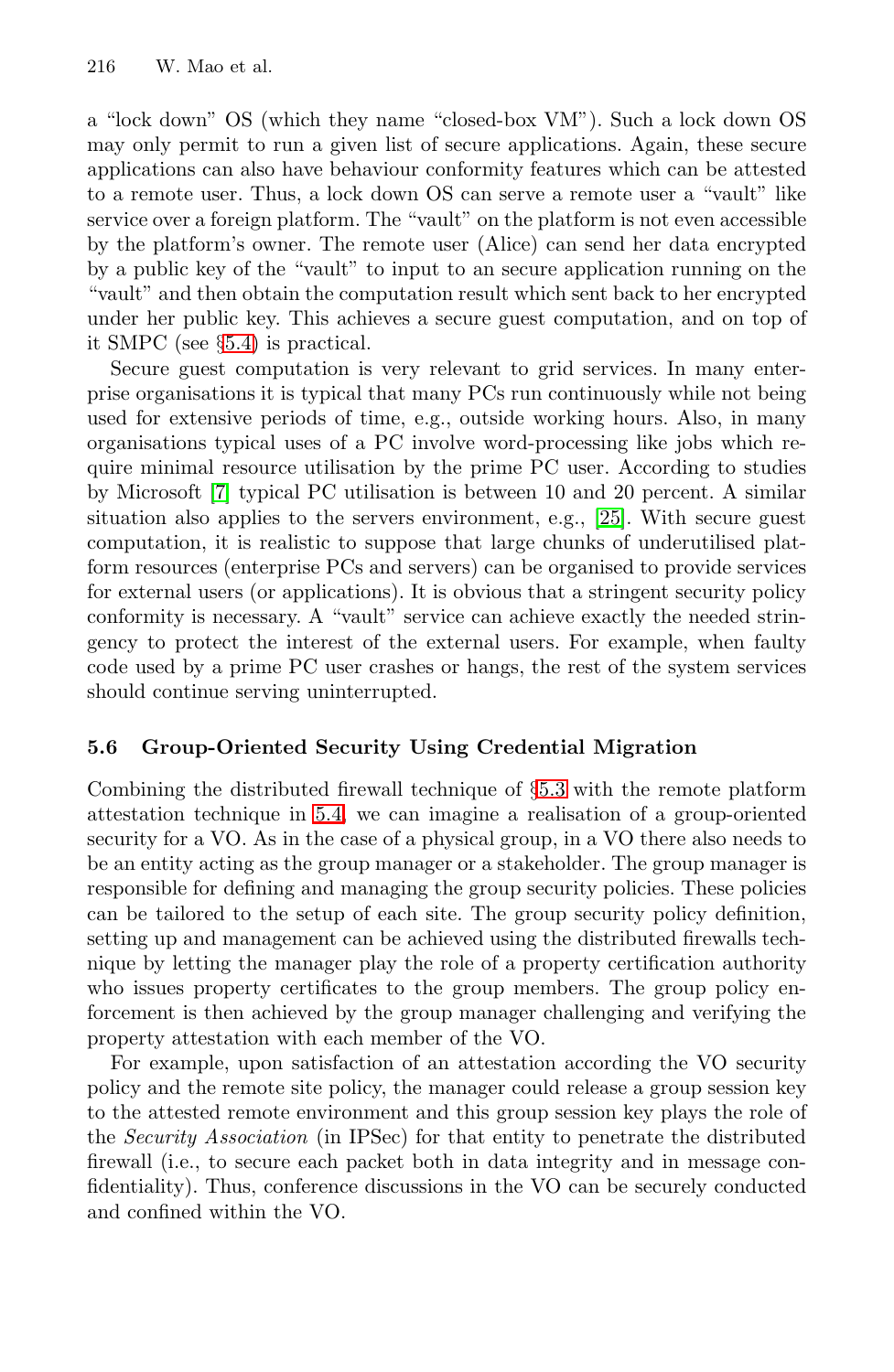In Daonity, we achieve the agreement and distribution of a VO Security Association within the VO members using TCG's standard protocol *Credential Migration*. This protocol allows a *migration authority* (MA) of a cryptographic credential (a private key) in a TPM to move the credential to another TPM. In TCG, credential migration is designed for allow a user to retain her/his security parameters when changing (e.g., upgrading) platform. The essence of Daonity is to make an extens[ive](#page-17-7) use of this TCG functionality. When a user Alice creates a VO, she creates the VO credential in her TPM, and then migrates the private key of the credential to the TPMs of the other VO members.

#### **6 Implementation Status and Known Challenges**

We have planned to make Daonity an open-source system. The implementation of the Daonity system has greatly benefited from the open-source Trusted Software Stack (TSS) package TrouSerS [27], and the open-source grid middleware package GT4. In fact, apart from the TPM migration component, all other TSS parts of Daonity are readily adapted and modified from TrouSerS, and plugged into GT4.

The TPM migration component has been completed for the TPM chip version 1.1b manufactured by Infineon Technologies AG on a number of HP platforms. We have made the first release of the open source code of the Daonity system (available at [29]). With TCG's TSS soon to become available for TPMs of all complying vendors, we have planned to add th[e m](#page-17-1)igration part to TCG's TSS and so Daonity will become usable over TPMs of those vendors.

In the remainder of this section we explain the methodology of the implementation work.

TCG has defined the security subsystems in such a manner so as to allow cryptographic applications to evolve easily from basic hardware protection mechanisms, such as key hardening, to more advanced capabilities, such as platform attestation and key backup and recovery services. The TCG whitepaper "Writing TCG Enabled Trusted Applications" (at the "Downloads area" of [28]) provides an overview of the strategies that application developers may employ in developing TCG-awar[e cli](#page-17-8)ent applications.

The TCG Software Stack (TSS) provides trust services that can be used by enhanced operating systems and applications. The TSS uses cryptographic methods to establish security services and trust relationships, allowing applications to maintain privacy, protect data, perform owner and user authentication, and verify operational capabilities of the platform.

The TCG Crypto Service Providers (CSPs) provide features that are commonly associated with cryptographic functionality. A TCG-enabled platform typically supports both PKCS#11 [23] and the MS Cryptographic API (MS-CAPI). If an application developer has experience writing with  $PKCS#11$  or MS-CAPI, it is relatively easy to provide basic TCG enabled capabilities. For most applications, the application developer may harden RSA asymmetric private key operations by simply calling the new CSP that is provided with TPMenabled platforms. While there may occasionally be a subtle user experience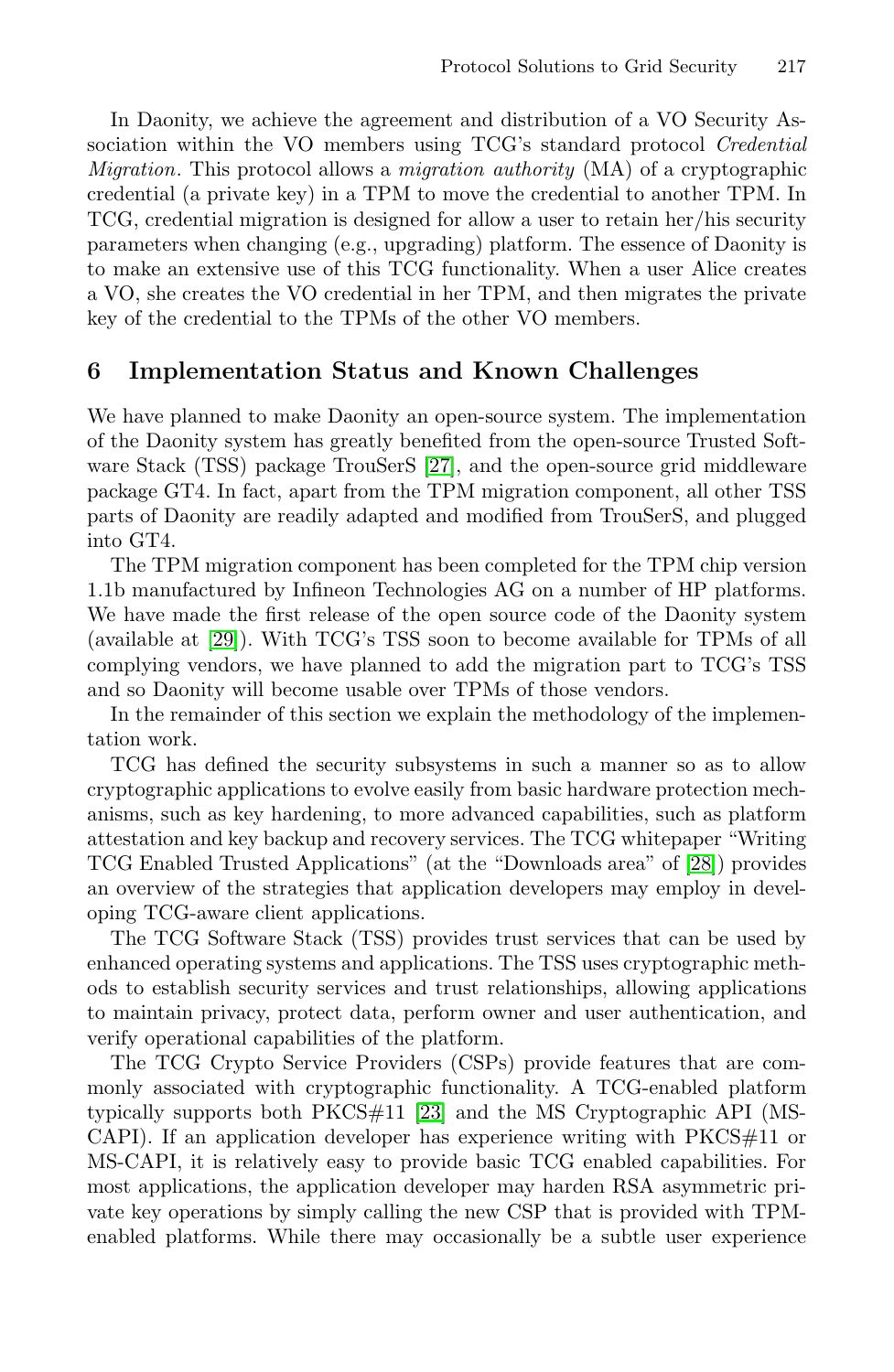difference based on different vendors' TSS and CSP, TCG is working to develop common interfaces and actions that may, over time, facilitate a common user experience, independent of the platform.

In order to utilise the enhanced capabilities of TCG-enabled platforms, the application developer must use the SDKs provided by the TPM manufacturer or OEM to expose the advanced trustworthy capabilities. An application developer may take advantage of a trusted platform's attestation capabilities by modifying their applications to require and verify the proper credentials provided by an attestation server. Eventually, most of the TPM and platform vendors will support the necessary credentials for attestation to function properly. Interoperability and compli[ance](#page-17-1) testing is being put in place and all the platform vendors have committed to supporting this mandatory aspect of the TCG specifications. Attestation servers are available from multiple vendors, including Verisign and Wave Systems, and some of these server products can assist in bridging the capability requirements of the platform's current limitations.

TCG-enabled PC platforms with TPM version 1.1b, both in desktop and notebook machines are now widely available from several computing systems manufac[ture](#page-16-10)s. These include Dell, Fujitsu, HP, IBM and Intel (TCG "Fact Sheet," available at the "Downloads area" of [28]). These commercial-off-the-shelf products offer key storage for securing users' cryptographic credentials.

#### **6.1 Known Challenges**

We list a number of known challenges and attribute them to be problems in realisation of some TCG technologies.

As noted by [16] and [18] the remote attestation envisaged above is disappointingly fragile. There are many elements contributing to the runtime environment of a given piece of code. Operating systems, dynamic libraries, virtual machines, configuration files, etc. may all be upgraded or patched, leading to an explosion [in](#page-16-11) the number of environments to be certified. In a realistic production grid, this will certainly be the case. Although we may hope to limit the scope of this heterogeneity as much as possible (because other behaviours may change as a result of differences, not merely security properties) the number of likely variants is probably too great to manage. A benefit of the grid environment is the notion [of a](#page-16-10) Grid Information Service (GIS), which might reasonably hold information about system configuration, and — if trusted — could hold relevant attestation information also.

Haldar et al. [16] propose *semantic attestation* wherein a "Virtual Trusted Machine" is attested using the TPM mechanisms, and then the programs running upon the virtual machine — Java or .NET perhaps — are attested by their *behaviour* rather than their binary properties (so that semantically neutral changes may be made at any time).

Marchesini et al. [18] describe a case study in which three gross levels of change frequency are envisaged: the operating system kernel is "long-lived" and attested by the TPM mechanisms; intermediate software (in their case, the code of an Apache server) is dubbed "medium-lived" and perhaps certified by a CA for the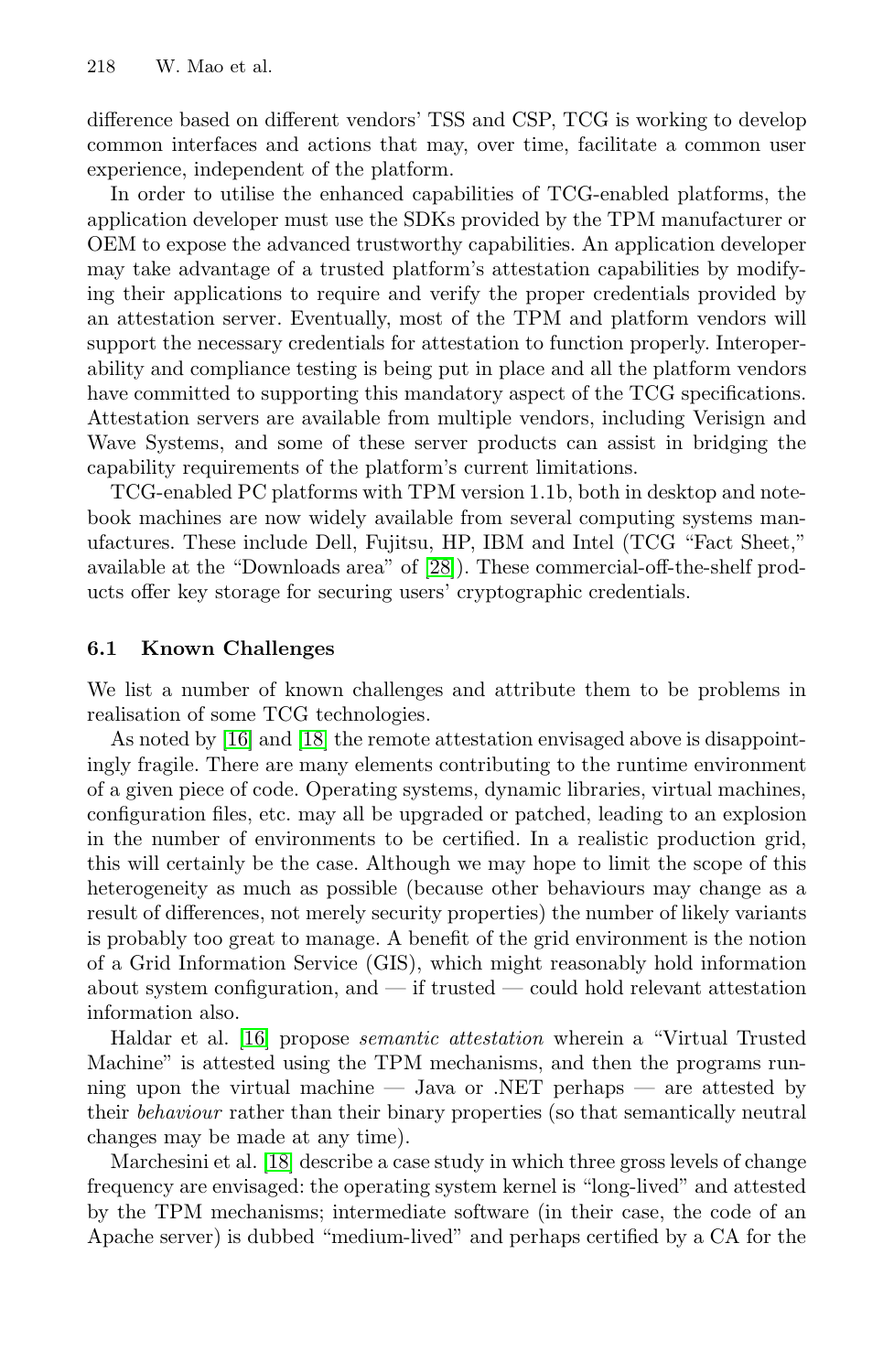sake of a community; and detailed software (web pages etc.) is "short-lived" and protected by an encrypted file system, with periodically-updated hashes covering its integrity.

Some combination of these features would seem ideal for a grid or web services context. We might determine that in a dedicated web services host, the environment up to the virtual machine is stable enough to offer TPM attestation; the individual services might be assured in other ways. Conversely, many grid applications will not run inside a virtual machine (although their controlling logic may) since they must exploit native processor performance as totally as possible — for these, other solutions will be necessary.

The challenge, then, for grid and TC is to find means of integration which will support the significant components of grid infrastructure in as seamless a manner as possible. It is necessary to support the whole lifecycle behaviour: provisioning and commissioning grid nodes, deploying software, authorising users and (critically) groups to perform particular actions, and so on. Support for fine-grained mandatory access control will require integration with the authorisation services discussed. Service descriptions will need to support the best that semantic grid services have to offer; grid information services will need to record configuration information for attestation purposes.

## **7 Concluding Remarks**

As grid security is becoming a more and more important topic, a number of problems remains untackled by the current grid security solutions. We have identified group-oriented security and distributed system behaviour conformance as among the essential requirements for grid security while being indifferently supported by the current grid security solutions. We have argued that trusted computing technology, thanks to its inherent properties of group-oriented security and system behaviour conformity, can provide suitable solutions to the identified grid security problems.

As we are still in an early stage of problem identification and solution search, the suggested approaches should be considered as initial input to substantial further investigations, which should include not only their plausibility, but also their alignment with the current grid security solutions. Nevertheless, as hardware and software support for TC is gradually becoming available, it is timely to consider how such tools can be used to maximum effect in enhancing trust and security in grid environments.

## **Acknowledgments**

Greg Astfalk reviewed an early draft of this paper and provided insightful comments and suggestions.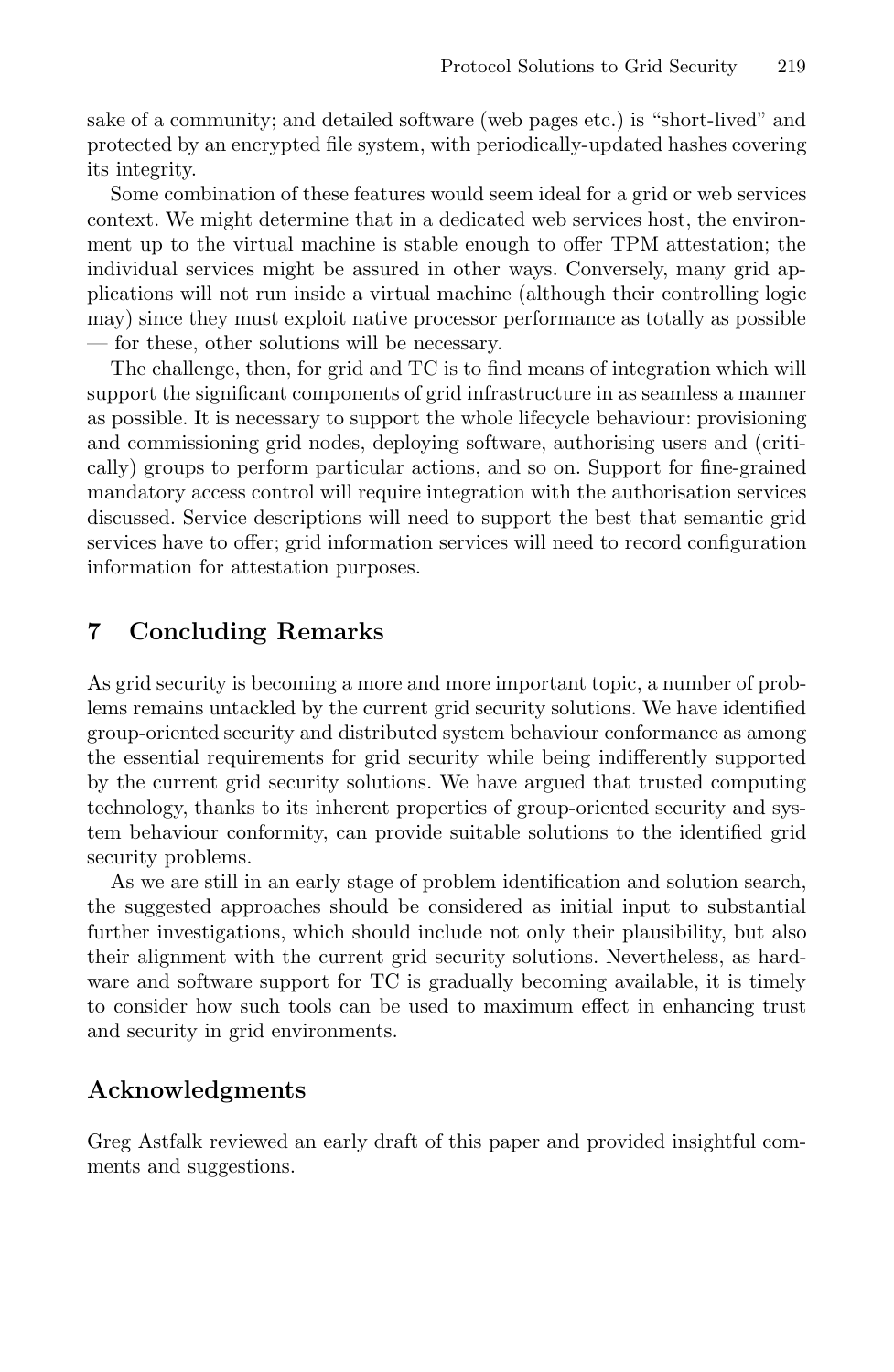## <span id="page-16-6"></span><span id="page-16-5"></span><span id="page-16-4"></span><span id="page-16-2"></span>**References**

- 1. Alfieri, R., Cecchini, R., Ciaschini, V., dell'Agnello, L., Frohner, A., Gianoli, A., ´ Lörentey, K., Spataro, F.: VOMS, an authorization system for virtual organizations. In: Fernández Rivera, F., Bubak, M., Gómez Tato, A., Doallo, R. (eds.) Across Grids 2003. LNCS, vol. 2970, pp. 33–40. Springer, Heidelberg (2004)
- <span id="page-16-7"></span>2. Anderson, R.: TCPA/Palladium frequently asked questions (2003)
- 3. Arbaugh, B.: Improving the TCPA specification. In: IEEE Computer, pp. 77–79 (August 2002)
- <span id="page-16-3"></span>4. Atkinson, B., et al.: Specification: Web Services Security (WS-Security), Version 1.0, (April 05 2002)
- 5. Bair, R. (ed.), D. Agarwal, et al (contributors). National Collaboratories Horizons, Report of the August 10-12, National Collaboratories Program Meeting, the U.S. Department of Energy Office of Science (2004)
- 6. Bellovin, S.: Distributed Firewalls. ;login: pp. 39-47 (November 1999)
- <span id="page-16-0"></span>7. Bolosky, W.J., Douceur, J.R., Ely, D., Theimer, M.: Feasibility of a service distributed file system deployed on an existing set of desktop PCs. In: Proceedings of International Conference on Measurement and Modelling of Computer Systems, pp. 34–43 (2000)
- 8. Chadwick, D.W.: RBAC policies in XML for X.509 based privilege management. In: Proceedings of SEC 2002 (2002)
- 9. Foster, I., Kesselman, C.: The Grid: Blueprint for a New Computing Infrastructure. In: Computational Grids. ch. 2, pp. 15–51. Morgan Kaufmann, San Francisco (1999)
- <span id="page-16-9"></span>10. Foster, I., Kesselman, C., Tsudik, G., Tuecke, S.: A security architecture for Computational Grids. In: 5th ACM Conference on Computer and Communications Security, pp. 83–92 (1998)
- <span id="page-16-8"></span><span id="page-16-1"></span>1[1. Foster, I., Kesselman, C., Tuecke, S.:](http://www-unix.globus.org/toolkit/) The anatomy of the Grid: Enabling scalable virtual organizations. International Journal of High Performance Computing Applications 15(3), 200–222 (2001)
- <span id="page-16-11"></span>12. Freier, A.O., Karlton, P., Kocher, P.C.: The SSL Protocol, Version 3.0. INTERNET-DRAFT, draft-freier-ssl-version3-02. txt (November 1996)
- 13. Garfunkel, T., Rosenblum, M., Boneh, D.: Flexible OS support and applications for Trusted Computing. In: The 9th Hot Topics in Operating Systems, (HOTOS-IX) (2003)
- <span id="page-16-10"></span>14. Globus Toolkit 4, http://www-unix.globus.org/toolkit/
- 15. Goldberg, R.: Survey of virtual machine research. IEEE Computer Magazine 7, 34–45 (1974)
- 16. Haldar, V., Chandra, D., Franz, M.: Semantic remote attestation a virtual machine directed approach to trusted computing. In: VM 2004, USENIX (2004)
- 17. ITU-T. Rec. X.509 (revised) the Directory Authentication Framework, International Telecommunication Union, Geneva, Switzerland (equivalent to ISO/IEC 9594-8:1995) (1993)
- 18. Marchesini, J., Smith, S., Wild, O., MacDonald, R.: Experimenting with TCPA/TCG hardware, or: How I learned to stop worrying and love the bear. Technical Report TR2003-476, Department of Computer Science, Dartmouth College, Hanover, New Hampshire (December 2003)
- 19. Martin, A., Cook, C.: Grids and VPNs are antithetical. In: Chivers, H., Martin, A. (eds.) Workshop on Grid Security Practice and Experience (2004)